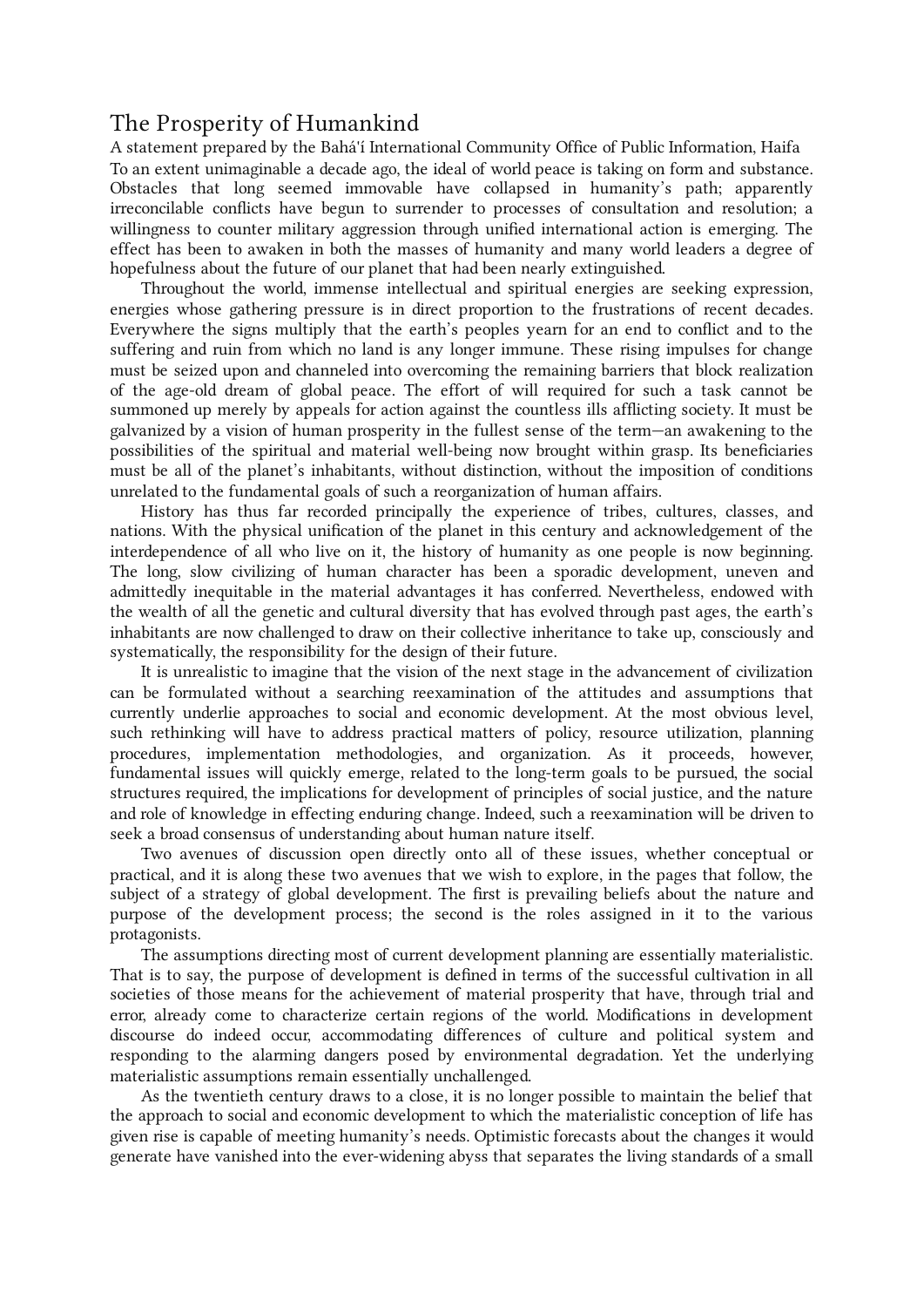and relatively diminishing minority of the world's inhabitants from the poverty experienced by the vast majority of the globe's population.

This unprecedented economic crisis, together with the social breakdown it has helped to engender, reflects a profound error of conception about human nature itself. For the levels of response elicited from human beings by the incentives of the prevailing order are not only inadequate, but seem almost irrelevant in the face of world events. We are being shown that, unless the development of society finds a purpose beyond the mere amelioration of material conditions, it will fail of attaining even these goals. That purpose must be sought in spiritual dimensions of life and motivation that transcend a constantly changing economic landscape and an artificially imposed division of human societies into "developed" and "developing".

As the purpose of development is being redefined, it will become necessary also to look again at assumptions about the appropriate roles to be played by the protagonists in the process. The crucial role of government, at whatever level, requires no elaboration. Future generations, however, will find almost incomprehensible the circumstance that, in an age paying tribute to an egalitarian philosophy and related democratic principles, development planning should view the masses of humanity as essentially recipients of benefits from aid and training. Despite acknowledgement of participation as a principle, the scope of the decision making left to most of the world's population is at best secondary, limited to a range of choices formulated by agencies inaccessible to them and determined by goals that are often irreconcilable with their perceptions of reality.

This approach is even endorsed, implicitly if not explicitly, by established religion. Burdened by traditions of paternalism, prevailing religious thought seems incapable of translating an expressed faith in the spiritual dimensions of human nature into confidence in humanity's collective capacity to transcend material conditions.

Such an attitude misses the significance of what is likely the most important social phenomenon of our time. If it is true that the governments of the world are striving through the medium of the United Nations system to construct a new global order, it is equally true that the peoples of the world are galvanized by this same vision. Their response has taken the form of a sudden efflorescence of countless movements and organizations of social change at local, regional, and international levels. Human rights, the advance of women, the social requirements of sustainable economic development, the overcoming of prejudices, the moral education of children, literacy, primary health care, and a host of other vital concerns each commands the urgent advocacy of organizations supported by growing numbers in every part of the globe.

This response of the world's people themselves to the crying needs of the age echoes the call that Bahá'u'lláh raised over a hundred years ago: "Be anxiously concerned with the needs of the age ye live in, and center your deliberations on its exigencies and requirements." The transformation in the way that great numbers of ordinary people are coming to see themselves—a change that is dramatically abrupt in the perspective of the history of civilization—raises fundamental questions about the role assigned to the general body of humanity in the planning of our planet's future.

I

The bedrock of a strategy that can engage the world's population in assuming responsibility for its collective destiny must be the consciousness of the oneness of humankind. Deceptively simple in popular discourse, the concept that humanity constitutes a single people presents fundamental challenges to the way that most of the institutions of contemporary society carry out their functions. Whether in the form of the adversarial structure of civil government, the advocacy principle informing most of civil law, a glorification of the struggle between classes and other social groups, or the competitive spirit dominating so much of modern life, conflict is accepted as the mainspring of human interaction. It represents yet another expression in social organization of the materialistic interpretation of life that has progressively consolidated itself over the past two centuries.

In a letter addressed to Queen Victoria over a century ago, and employing an analogy that points to the one model holding convincing promise for the organization of a planetary society,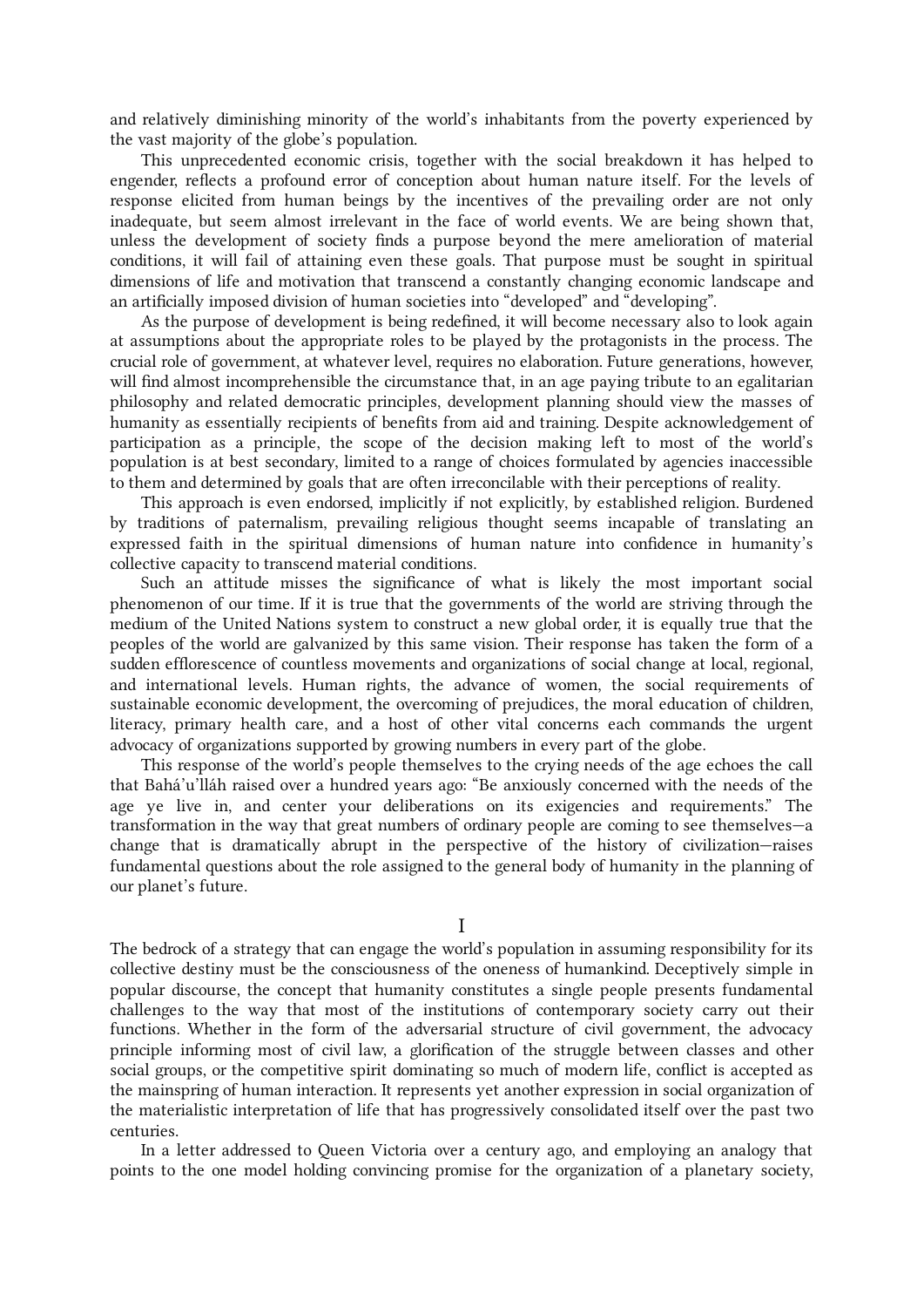Bahá'u'lláh compared the world to the human body. There is, indeed, no other model in phenomenal existence to which we can reasonably look. Human society is composed not of a mass of merely differentiated cells but of associations of individuals, each one of whom is endowed with intelligence and will; nevertheless, the modes of operation that characterize man's biological nature illustrate fundamental principles of existence. Chief among these is that of unity in diversity. Paradoxically, it is precisely the wholeness and complexity of the order constituting the human body—and the perfect integration into it of the body's cells—that permit the full realization of the distinctive capacities inherent in each of these component elements. No cell lives apart from the body, whether in contributing to its functioning or in deriving its share from the well-being of the whole. The physical well-being thus achieved finds its purpose in making possible the expression of human consciousness; that is to say, the purpose of biological development transcends the mere existence of the body and its parts.

What is true of the life of the individual has its parallels in human society. The human species is an organic whole, the leading edge of the evolutionary process. That human consciousness necessarily operates through an infinite diversity of individual minds and motivations detracts in no way from its essential unity. Indeed, it is precisely an inhering diversity that distinguishes unity from homogeneity or uniformity. What the peoples of the world are today experiencing, Bahá'u'lláh said, is their collective coming- of-age, and it is through this emerging maturity of the race that the principle of unity in diversity will find full expression. From its earliest beginnings in the consolidation of family life, the process of social organization has successively moved from the simple structures of clan and tribe, through multitudinous forms of urban society, to the eventual emergence of the nation-state, each stage opening up a wealth of new opportunities for the exercise of human capacity.

Clearly, the advancement of the race has not occurred at the expense of human individuality. As social organization has increased, the scope for the expression of the capacities latent in each human being has correspondingly expanded. Because the relationship between the individual and society is a reciprocal one, the transformation now required must occur simultaneously within human consciousness and the structure of social institutions. It is in the opportunities afforded by this twofold process of change that a strategy of global development will find its purpose. At this crucial stage of history, that purpose must be to establish enduring foundations on which planetary civilization can gradually take shape.

Laying the groundwork for global civilization calls for the creation of laws and institutions that are universal in both character and authority. The effort can begin only when the concept of the oneness of humanity has been wholeheartedly embraced by those in whose hands the responsibility for decision making rests, and when the related principles are propagated through both educational systems and the media of mass communication. Once this threshold is crossed, a process will have been set in motion through which the peoples of the world can be drawn into the task of formulating common goals and committing themselves to their attainment. Only so fundamental a reorientation can protect them, too, from the age-old demons of ethnic and religious strife. Only through the dawning consciousness that they constitute a single people will the inhabitants of the planet be enabled to turn away from the patterns of conflict that have dominated social organization in the past and begin to learn the ways of collaboration and conciliation. "The well-being of mankind," Bahá'u'lláh writes, "its peace and security, are unattainable unless and until its unity is firmly established."

II

Justice is the one power that can translate the dawning consciousness of humanity's oneness into a collective will through which the necessary structures of global community life can be confidently erected. An age that sees the people of the world increasingly gaining access to information of every kind and to a diversity of ideas will find justice asserting itself as the ruling principle of successful social organization. With ever greater frequency, proposals aiming at the development of the planet will have to submit to the candid light of the standards it requires.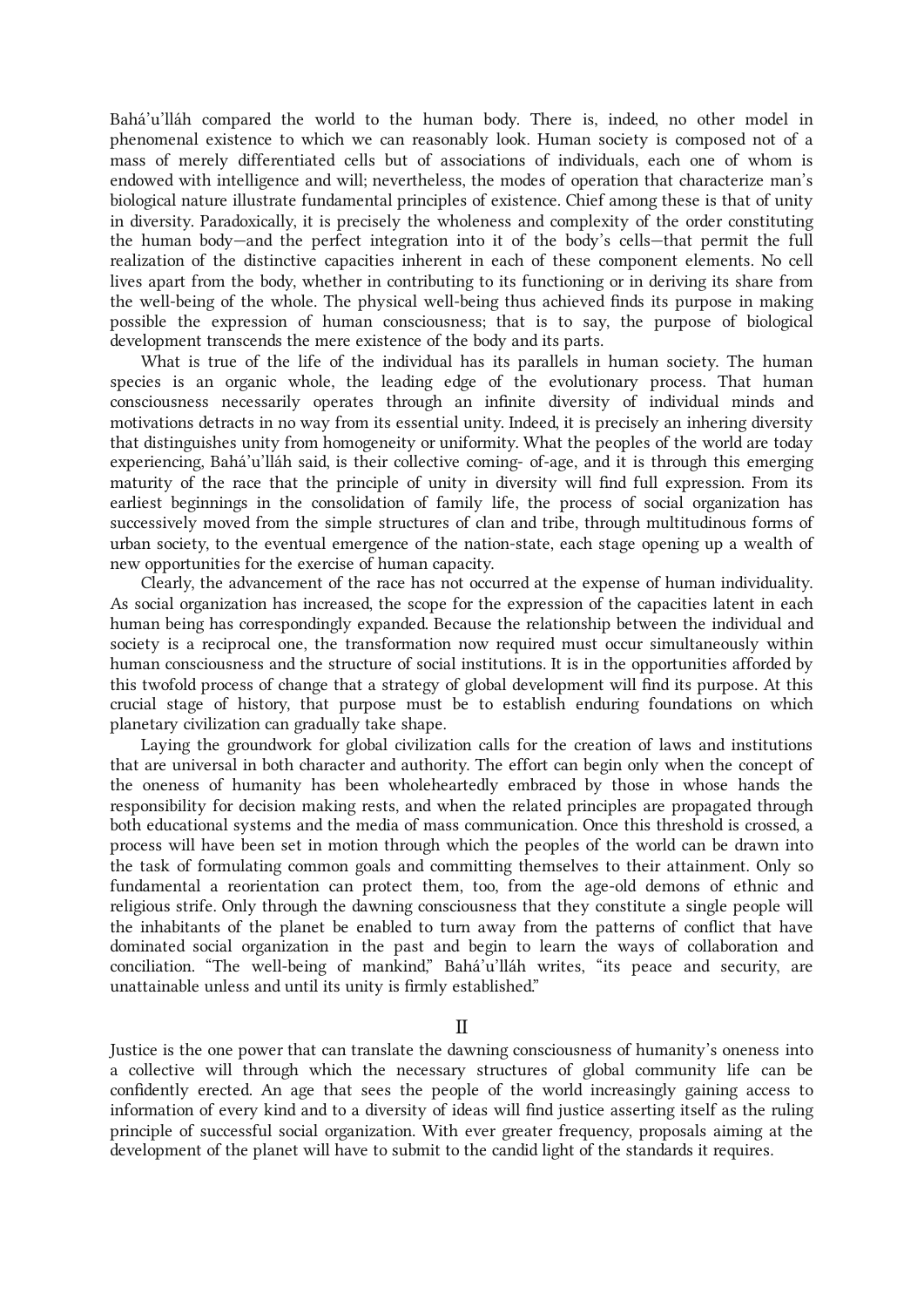At the individual level, justice is that faculty of the human soul that enables each person to distinguish truth from falsehood. In the sight of God, Bahá'u'lláh avers, justice is "the best beloved of all things" since it permits each individual to see with his own eyes rather than the eyes of others, to know through his own knowledge rather than the knowledge of his neighbor or his group. It calls for fair-mindedness in one's judgments, for equity in one's treatment of others, and is thus a constant if demanding companion in the daily occasions of life.

At the group level, a concern for justice is the indispensable compass in collective decision making, because it is the only means by which unity of thought and action can be achieved. Far from encouraging the punitive spirit that has often masqueraded under its name in past ages, justice is the practical expression of awareness that, in the achievement of human progress, the interests of the individual and those of society are inextricably linked. To the extent that justice becomes a guiding concern of human interaction, a consultative climate is encouraged that permits options to be examined dispassionately and appropriate courses of action selected. In such a climate the perennial tendencies toward manipulation and partisanship are far less likely to deflect the decision-making process.

The implications for social and economic development are profound. Concern for justice protects the task of defining progress from the temptation to sacrifice the well-being of the generality of humankind—and even of the planet itself—to the advantages which technological breakthroughs can make available to privileged minorities. In design and planning, it ensures that limited resources are not diverted to the pursuit of projects extraneous to a community's essential social or economic priorities. Above all, only development programs that are perceived as meeting their needs and as being just and equitable in objective can hope to engage the commitment of the masses of humanity, upon whom implementation depends. The relevant human qualities such as honesty, a willingness to work, and a spirit of cooperation are successfully harnessed to the accomplishment of enormously demanding collective goals when every member of society—indeed every component group within society—can trust that they are protected by standards and assured of benefits that apply equally to all.

At the heart of the discussion of a strategy of social and economic development, therefore, lies the issue of human rights. The shaping of such a strategy calls for the promotion of human rights to be freed from the grip of the false dichotomies that have for so long held it hostage. Concern that each human being should enjoy the freedom of thought and action conducive to his or her personal growth does not justify devotion to the cult of individualism that so deeply corrupts many areas of contemporary life. Nor does concern to ensure the welfare of society as a whole require a deification of the state as the supposed source of humanity's well-being. Far otherwise: the history of the present century shows all too clearly that such ideologies and the partisan agendas to which they give rise have been themselves the principal enemies of the interests they purport to serve. Only in a consultative framework made possible by the consciousness of the organic unity of humankind can all aspects of the concern for human rights find legitimate and creative expression.

Today, the agency on whom has devolved the task of creating this framework and of liberating the promotion of human rights from those who would exploit it is the system of international institutions born out of the tragedies of two ruinous world wars and the experience of worldwide economic breakdown. Significantly, the term "human rights" has come into general use only since the promulgation of the United Nations Charter in 1945 and the adoption of the Universal Declaration of Human Rights three years later. In these history-making documents, formal recognition has been given to respect for social justice as a correlative of the establishment of world peace. The fact that the Declaration passed without a dissenting vote in the General Assembly conferred on it from the outset an authority that has grown steadily in the intervening years.

The activity most intimately linked to the consciousness that distinguishes human nature is the individual's exploration of reality for himself or herself. The freedom to investigate the purpose of existence and to develop the endowments of human nature that make it achievable requires protection. Human beings must be free to know. That such freedom is often abused and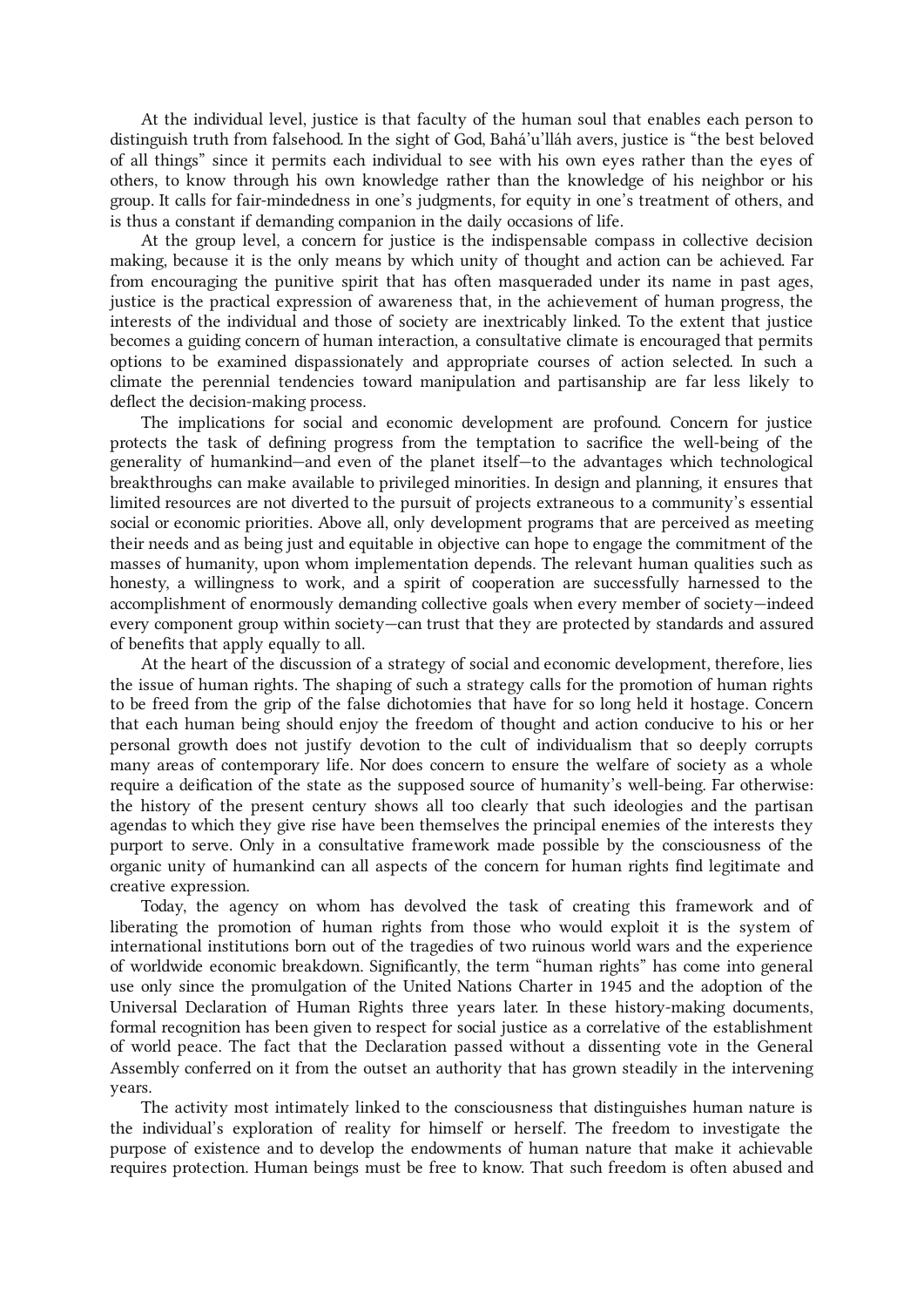such abuse grossly encouraged by features of contemporary society does not detract in any degree from the validity of the impulse itself.

It is this distinguishing impulse of human consciousness that provides the moral imperative for the enunciation of many of the rights enshrined in the Universal Declaration and the related Covenants. Universal education, freedom of movement, access to information, and the opportunity to participate in political life are all aspects of its operation that require explicit guarantee by the international community. The same is true of freedom of thought and belief, including religious liberty, along with the right to hold opinions and express these opinions appropriately.

Since the body of humankind is one and indivisible, each member of the race is born into the world as a trust of the whole. This trusteeship constitutes the moral foundation of most of the other rights—principally economic and social—which the instruments of the United Nations are attempting similarly to define. The security of the family and the home, the ownership of property, and the right to privacy are all implied in such a trusteeship. The obligations on the part of the community extend to the provision of employment, mental and physical health care, social security, fair wages, rest and recreation, and a host of other reasonable expectations on the part of the individual members of society.

The principle of collective trusteeship creates also the right of every person to expect that those cultural conditions essential to his or her identity enjoy the protection of national and international law. Much like the role played by the gene pool in the biological life of humankind and its environment, the immense wealth of cultural diversity achieved over thousands of years is vital to the social and economic development of a human race experiencing its collective comingof-age. It represents a heritage that must be permitted to bear its fruit in a global civilization. On the one hand, cultural expressions need to be protected from suffocation by the materialistic influences currently holding sway. On the other, cultures must be enabled to interact with one another in ever-changing patterns of civilization, free of manipulation for partisan political ends.

"The light of men", Bahá'u'lláh says, "is Justice. Quench it not with the contrary winds of oppression and tyranny. The purpose of justice is the appearance of unity among men. The ocean of divine wisdom surgeth within this exalted word, while the books of the world cannot contain its inner significance."

## III

In order for the standard of human rights now in the process of formulation by the community of nations to be promoted and established as prevailing international norms, a fundamental redefinition of human relationships is called for. Present-day conceptions of what is natural and appropriate in relationships—among human beings themselves, between human beings and nature, between the individual and society, and between the members of society and its institutions—reflect levels of understanding arrived at by the human race during earlier and less mature stages in its development. If humanity is indeed coming of age, if all the inhabitants of the planet constitute a single people, if justice is to be the ruling principle of social organization—then existing conceptions that were born out of ignorance of these emerging realities have to be recast.

Movement in this direction has barely begun. It will lead, as it unfolds, to a new understanding of the nature of the family and of the rights and responsibilities of each of its members. It will entirely transform the role of women at every level of society. Its effect in reordering people's relation to the work they do and their understanding of the place of economic activity in their lives will be sweeping. It will bring about far-reaching changes in the governance of human affairs and in the institutions created to carry it out. Through its influence, the work of society's rapidly proliferating nongovernmental organizations will be increasingly rationalized. It will ensure the creation of binding legislation that will protect both the environment and the development needs of all peoples. Ultimately, the restructuring or transformation of the United Nations system that this movement is already bringing about will no doubt lead to the establishment of a world federation of nations with its own legislative, judicial, and executive bodies.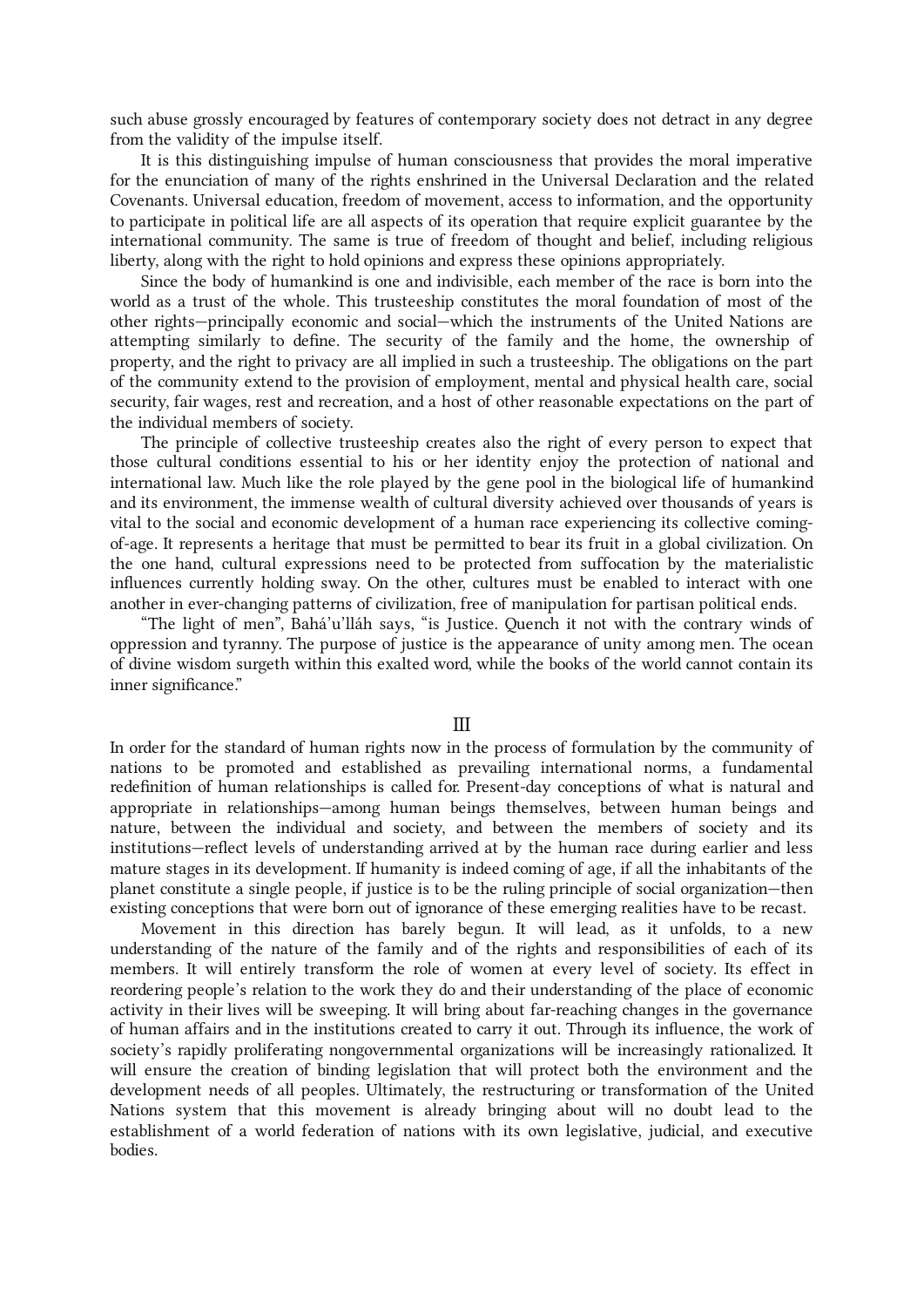Central to the task of reconceptualizing the system of human relationships is the process that Bahá'u'lláh refers to as consultation. "In all things it is necessary to consult," is His advice. "The maturity of the gift of understanding is made manifest through consultation."

The standard of truth seeking this process demands is far beyond the patterns of negotiation and compromise that tend to characterize the present-day discussion of human affairs. It cannot be achieved—indeed, its attainment is severely handicapped—by the culture of protest that is another widely prevailing feature of contemporary society. Debate, propaganda, the adversarial method, the entire apparatus of partisanship that have long been such familiar features of collective action are all fundamentally harmful to its purpose: that is, arriving at a consensus about the truth of a given situation and the wisest choice of action among the options open at any given moment.

What Bahá'u'lláh is calling for is a consultative process in which the individual participants strive to transcend their respective points of view, in order to function as members of a body with its own interests and goals. In such an atmosphere, characterized by both candor and courtesy, ideas belong not to the individual to whom they occur during the discussion but to the group as a whole, to take up, discard, or revise as seems to best serve the goal pursued. Consultation succeeds to the extent that all participants support the decisions arrived at, regardless of the individual opinions with which they entered the discussion. Under such circumstances an earlier decision can be readily reconsidered if experience exposes any shortcomings.

Viewed in such a light, consultation is the operating expression of justice in human affairs. So vital is it to the success of collective endeavor that it must constitute a basic feature of a viable strategy of social and economic development. Indeed, the participation of the people on whose commitment and efforts the success of such a strategy depends becomes effective only as consultation is made the organizing principle of every project. "No man can attain his true station", is Bahá'u'lláh's counsel, "except through his justice. No power can exist except through unity. No welfare and no well-being can be attained except through consultation."

### IV

The tasks entailed in the development of a global society call for levels of capacity far beyond anything the human race has so far been able to muster. Reaching these levels will require an enormous expansion in access to knowledge, on the part of individuals and social organizations alike. Universal education will be an indispensable contributor to this process of capacity building, but the effort will succeed only as human affairs are so reorganized as to enable both individuals and groups in every sector of society to acquire knowledge and apply it to the shaping of human affairs.

Throughout recorded history, human consciousness has depended upon two basic knowledge systems through which its potentialities have progressively been expressed: science and religion. Through these two agencies, the race's experience has been organized, its environment interpreted, its latent powers explored, and its moral and intellectual life disciplined. They have acted as the real progenitors of civilization. With the benefit of hindsight, it is evident, moreover, that the effectiveness of this dual structure has been greatest during those periods when, each in its own sphere, religion and science were able to work in concert.

Given the almost universal respect in which science is currently held, its credentials need no elaboration. In the context of a strategy of social and economic development, the issue rather is how scientific and technological activity is to be organized. If the work involved is viewed chiefly as the preserve of established elites living in a small number of nations, it is obvious that the enormous gap which such an arrangement has already created between the world's rich and poor will only continue to widen, with the disastrous consequences for the world's economy already noted. Indeed, if most of humankind continue to be regarded mainly as users of products of science and technology created elsewhere, then programs ostensibly designed to serve their needs cannot properly be termed "development".

A central challenge, therefore—and an enormous one—is the expansion of scientific and technological activity. Instruments of social and economic change so powerful must cease to be the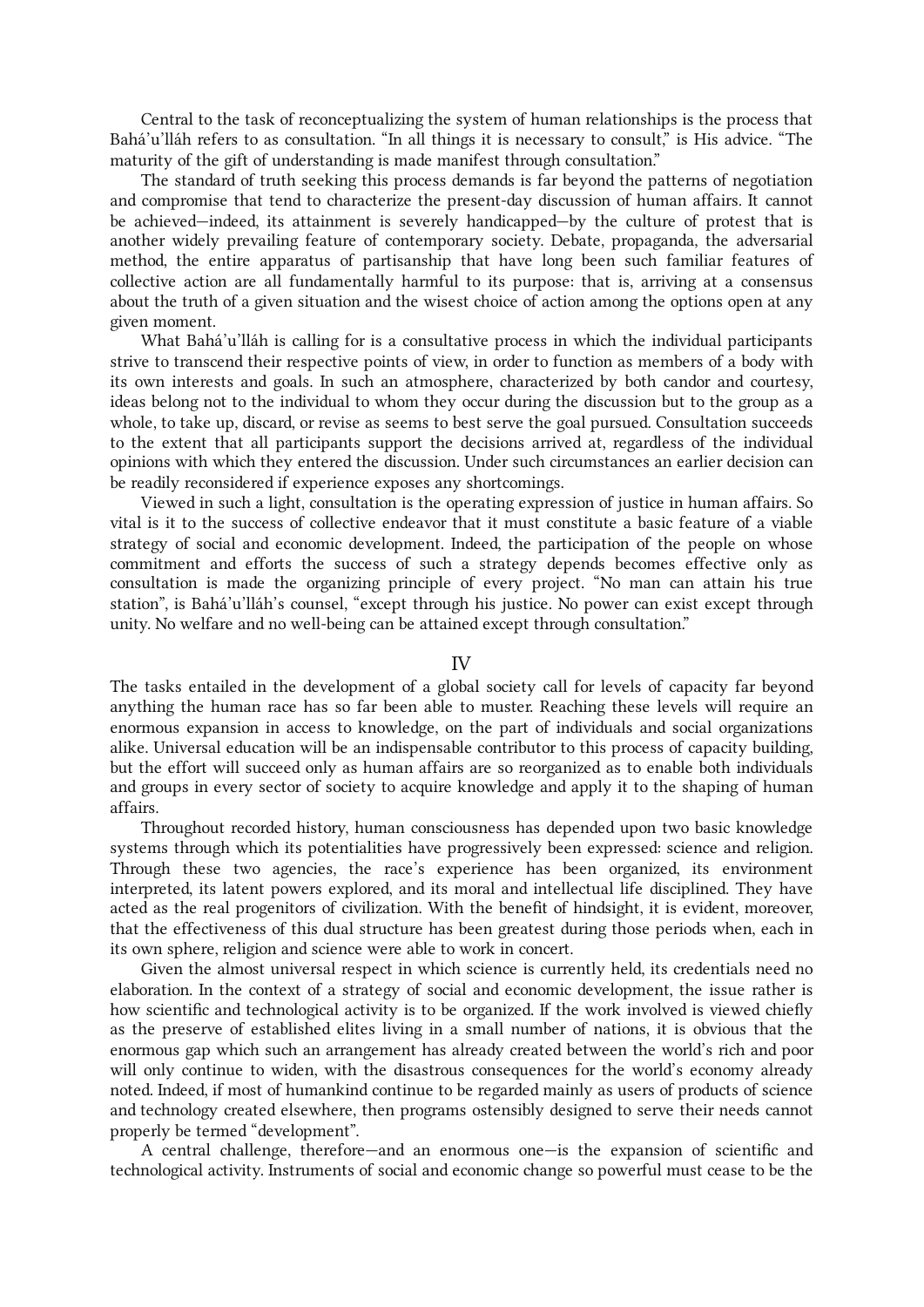patrimony of advantaged segments of society, and must be so organized as to permit people everywhere to participate in such activity on the basis of capacity. Apart from the creation of programs that make the required education available to all who are able to benefit from it, such reorganization will require the establishment of viable centers of learning throughout the world, institutions that will enhance the capability of the world's peoples to participate in the generation and application of knowledge. Development strategy, while acknowledging the wide differences of individual capacity, must take as a major goal the task of making it possible for all of the earth's inhabitants to approach on an equal basis the processes of science and technology which are their common birthright. Familiar arguments for maintaining the status quo grow daily less compelling as the accelerating revolution in communication technologies now brings information and training within reach of vast numbers of people around the globe, wherever they may be, whatever their cultural backgrounds.

The challenges facing humanity in its religious life, if different in character, are equally daunting. For the vast majority of the world's population, the idea that human nature has a spiritual dimension—indeed that its fundamental identity is spiritual—is a truth requiring no demonstration. It is a perception of reality that can be discovered in the earliest records of civilization and that has been cultivated for several millenia by every one of the great religious traditions of humanity's past. Its enduring achievements in law, the fine arts, and the civilizing of human intercourse are what give substance and meaning to history. In one form or another its promptings are a daily influence in the lives of most people on earth and, as events around the world today dramatically show, the longings it awakens are both inextinguishable and incalculably potent.

It would seem obvious, therefore, that efforts of any kind to promote human progress must seek to tap capacities so universal and so immensely creative. Why, then, have spiritual issues facing humanity not been central to the development discourse? Why have most of the priorities indeed most of the underlying assumptions—of the international development agenda been determined so far by materialistic world views to which only small minorities of the earth's population subscribe? How much weight can be placed on a professed devotion to the principle of universal participation that denies the validity of the participants' defining cultural experience?

It may be argued that, since spiritual and moral issues have historically been bound up with contending theological doctrines which are not susceptible of objective proof, these issues lie outside the framework of the international community's development concerns. To accord them any significant role would be to open the door to precisely those dogmatic influences that have nurtured social conflict and blocked human progress. There is doubtless a measure of truth in such an argument. Exponents of the world's various theological systems bear a heavy responsibility not only for the disrepute into which faith itself has fallen among many progressive thinkers, but for the inhibitions and distortions produced in humanity's continuing discourse on spiritual meaning. To conclude, however, that the answer lies in discouraging the investigation of spiritual reality and ignoring the deepest roots of human motivation is a self-evident delusion. The sole effect, to the degree that such censorship has been achieved in recent history, has been to deliver the shaping of humanity's future into the hands of a new orthodoxy, one which argues that truth is amoral and facts are independent of values.

So far as earthly existence is concerned, many of the greatest achievements of religion have been moral in character. Through its teachings and through the examples of human lives illumined by these teachings, masses of people in all ages and lands have developed the capacity to love. They have learned to discipline the animal side of their natures, to make great sacrifices for the common good, to practise forgiveness, generosity, and trust, to use wealth and other resources in ways that serve the advancement of civilization. Institutional systems have been devised to translate these moral advances into the norms of social life on a vast scale. However obscured by dogmatic accretions and diverted by sectarian conflict, the spiritual impulses set in motion by such transcendent figures as Krishna, Moses, Buddha, Zoroaster, Jesus, and Muhammad have been the chief influence in the civilizing of human character.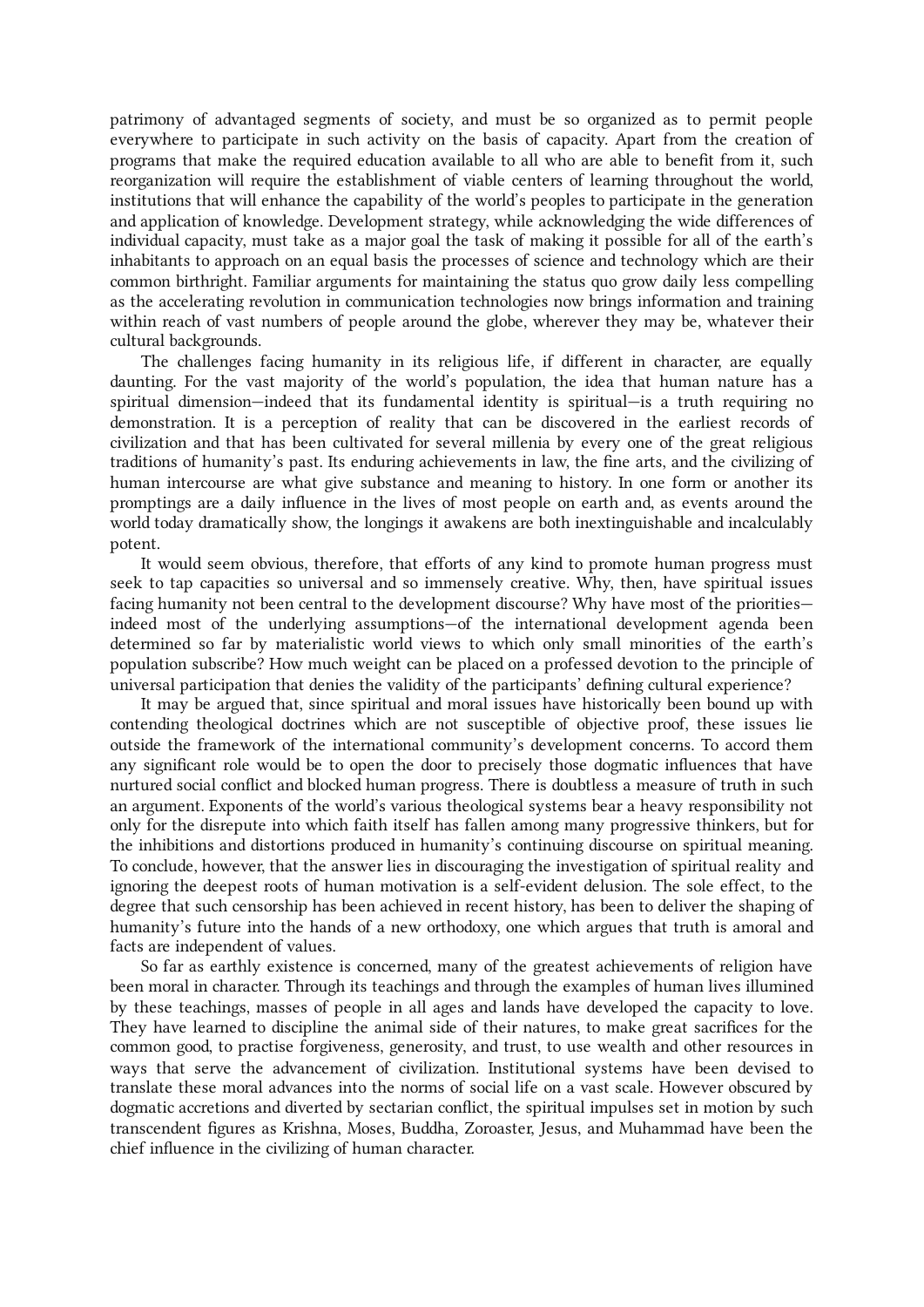Since, then, the challenge is the empowerment of humankind through a vast increase in access to knowledge, the strategy that can make this possible must be constructed around an ongoing and intensifying dialogue between science and religion. It is—or by now should be—a truism that, in every sphere of human activity and at every level, the insights and skills that represent scientific accomplishment must look to the force of spiritual commitment and moral principle to ensure their appropriate application. People need, for example, to learn how to separate fact from conjecture—indeed to distinguish between subjective views and objective reality; the extent to which individuals and institutions so equipped can contribute to human progress, however, will be determined by their devotion to truth and their detachment from the promptings of their own interests and passions. Another capacity that science must cultivate in all people is that of thinking in terms of process, including historical process; however, if this intellectual advancement is to contribute ultimately to promoting development, its perspective must be unclouded by prejudices of race, culture, sex, or sectarian belief. Similarly, the training that can make it possible for the earth's inhabitants to participate in the production of wealth will advance the aims of development only to the extent that such an impulse is illumined by the spiritual insight that service to humankind is the purpose of both individual life and social organization.

 $\overline{V}$ 

It is in the context of raising the level of human capacity through the expansion of knowledge at all levels that the economic issues facing humankind need to be addressed. As the experience of recent decades has demonstrated, material benefits and endeavors cannot be regarded as ends in themselves. Their value consists not only in providing for humanity's basic needs in housing, food, health care, and the like, but in extending the reach of human abilities. The most important role that economic efforts must play in development lies, therefore, in equipping people and institutions with the means through which they can achieve the real purpose of development: that is, laying foundations for a new social order that can cultivate the limitless potentialities latent in human consciousness.

The challenge to economic thinking is to accept unambiguously this purpose of development —and its own role in fostering creation of the means to achieve it. Only in this way can economics and the related sciences free themselves from the undertow of the materialistic preoccupations that now distract them, and fulfill their potential as tools vital to achieving human well-being in the full sense of the term. Nowhere is the need for a rigorous dialogue between the work of science and the insights of religion more apparent.

The problem of poverty is a case in point. Proposals aimed at addressing it are predicated on the conviction that material resources exist, or can be created by scientific and technological endeavor, which will alleviate and eventually entirely eradicate this age-old condition as a feature of human life. A major reason why such relief is not achieved is that the necessary scientific and technological advances respond to a set of priorities only tangentially related to the real interests of the generality of humankind. A radical reordering of these priorities will be required if the burden of poverty is finally to be lifted from the world. Such an achievement demands a determined quest for appropriate values, a quest that will test profoundly both the spiritual and scientific resources of humankind. Religion will be severely hampered in contributing to this joint undertaking so long as it is held prisoner by sectarian doctrines which cannot distinguish between contentment and mere passivity and which teach that poverty is an inherent feature of earthly life, escape from which lies only in the world beyond. To participate effectively in the struggle to bring material well-being to humanity, the religious spirit must find—in the Source of inspiration from which it flows—new spiritual concepts and principles relevant to an age that seeks to establish unity and justice in human affairs.

Unemployment raises similar issues. In most of contemporary thinking, the concept of work has been largely reduced to that of gainful employment aimed at acquiring the means for the consumption of available goods. The system is circular: acquisition and consumption resulting in the maintenance and expansion of the production of goods and, in consequence, in supporting paid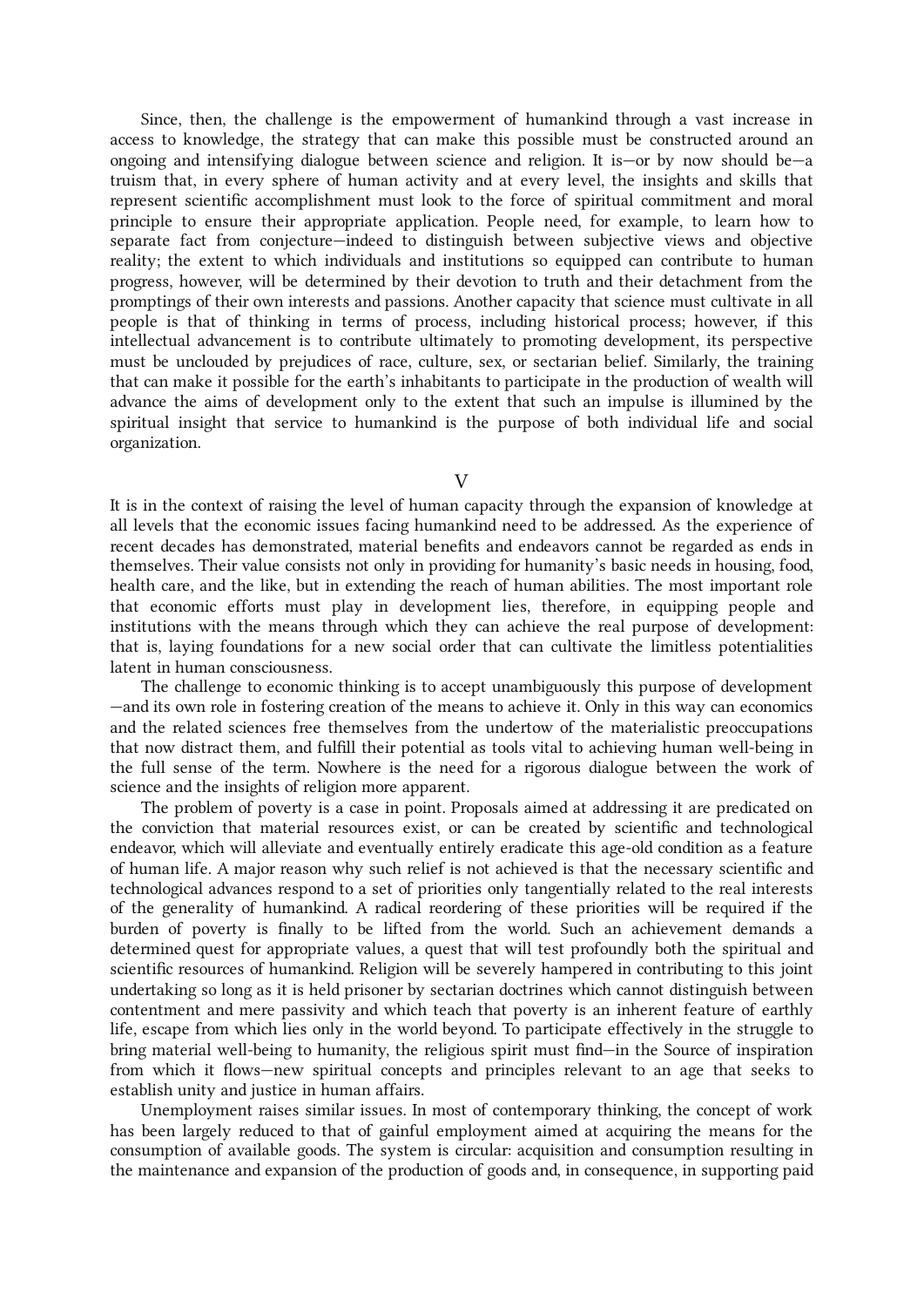employment. Taken individually, all of these activities are essential to the well-being of society. The inadequacy of the overall conception, however, can be read in both the apathy that social commentators discern among large numbers of the employed in every land and the demoralization of the growing armies of the unemployed.

Not surprisingly, therefore, there is increasing recognition that the world is in urgent need of a new "work ethic". Here again, nothing less than insights generated by the creative interaction of the scientific and religious systems of knowledge can produce so fundamental a reorientation of habits and attitudes. Unlike animals, which depend for their sustenance on whatever the environment readily affords, human beings are impelled to express the immense capacities latent within them through productive work designed to meet their own needs and those of others. In acting thus they become participants, at however modest a level, in the processes of the advancement of civilization. They fulfill purposes that unite them with others. To the extent that work is consciously undertaken in a spirit of service to humanity, Bahá'u'lláh says, it is a form of prayer, a means of worshiping God. Every individual has the capacity to see himself or herself in this light, and it is to this inalienable capacity of the self that development strategy must appeal, whatever the nature of the plans being pursued, whatever the rewards they promise. No narrower a perspective will ever call up from the people of the world the magnitude of effort and commitment that the economic tasks ahead will require.

A challenge of similar nature faces economic thinking as a result of the environmental crisis. The fallacies in theories based on the belief that there is no limit to nature's capacity to fulfill any demand made on it by human beings have now been coldly exposed. A culture which attaches absolute value to expansion, to acquisition, and to the satisfaction of people's wants is being compelled to recognize that such goals are not, by themselves, realistic guides to policy. Inadequate, too, are approaches to economic issues whose decision-making tools cannot deal with the fact that most of the major challenges are global rather than particular in scope.

The earnest hope that this moral crisis can somehow be met by deifying nature itself is an evidence of the spiritual and intellectual desperation that the crisis has engendered. Recognition that creation is an organic whole and that humanity has the responsibility to care for this whole, welcome as it is, does not represent an influence which can by itself establish in the consciousness of people a new system of values. Only a breakthrough in understanding that is scientific and spiritual in the fullest sense of the terms will empower the human race to assume the trusteeship toward which history impels it.

All people will have sooner or later to recover, for example, the capacity for contentment, the welcoming of moral discipline, and the devotion to duty that, until relatively recently, were considered essential aspects of being human. Repeatedly throughout history, the teachings of the Founders of the great religions have been able to instill these qualities of character in the mass of people who responded to them. The qualities themselves are even more vital today, but their expression must now take a form consistent with humanity's coming-of-age. Here again, religion's challenge is to free itself from the obsessions of the past: contentment is not fatalism; morality has nothing in common with the life-denying puritanism that has so often presumed to speak in its name; and a genuine devotion to duty brings feelings not of self-righteousness but of self-worth.

The effect of the persistent denial to women of full equality with men sharpens still further the challenge to science and religion in the economic life of humankind. To any objective observer the principle of the equality of the sexes is fundamental to all realistic thinking about the future well-being of the earth and its people. It represents a truth about human nature that has waited largely unrecognized throughout the long ages of the race's childhood and adolescence. "Women and men", is Bahá'u'lláh's emphatic assertion, "have been and will always be equal in the sight of God." The rational soul has no sex, and whatever social inequities may have been dictated by the survival requirements of the past, they clearly cannot be justified at a time when humanity stands at the threshold of maturity. A commitment to the establishment of full equality between men and women, in all departments of life and at every level of society, will be central to the success of efforts to conceive and implement a strategy of global development.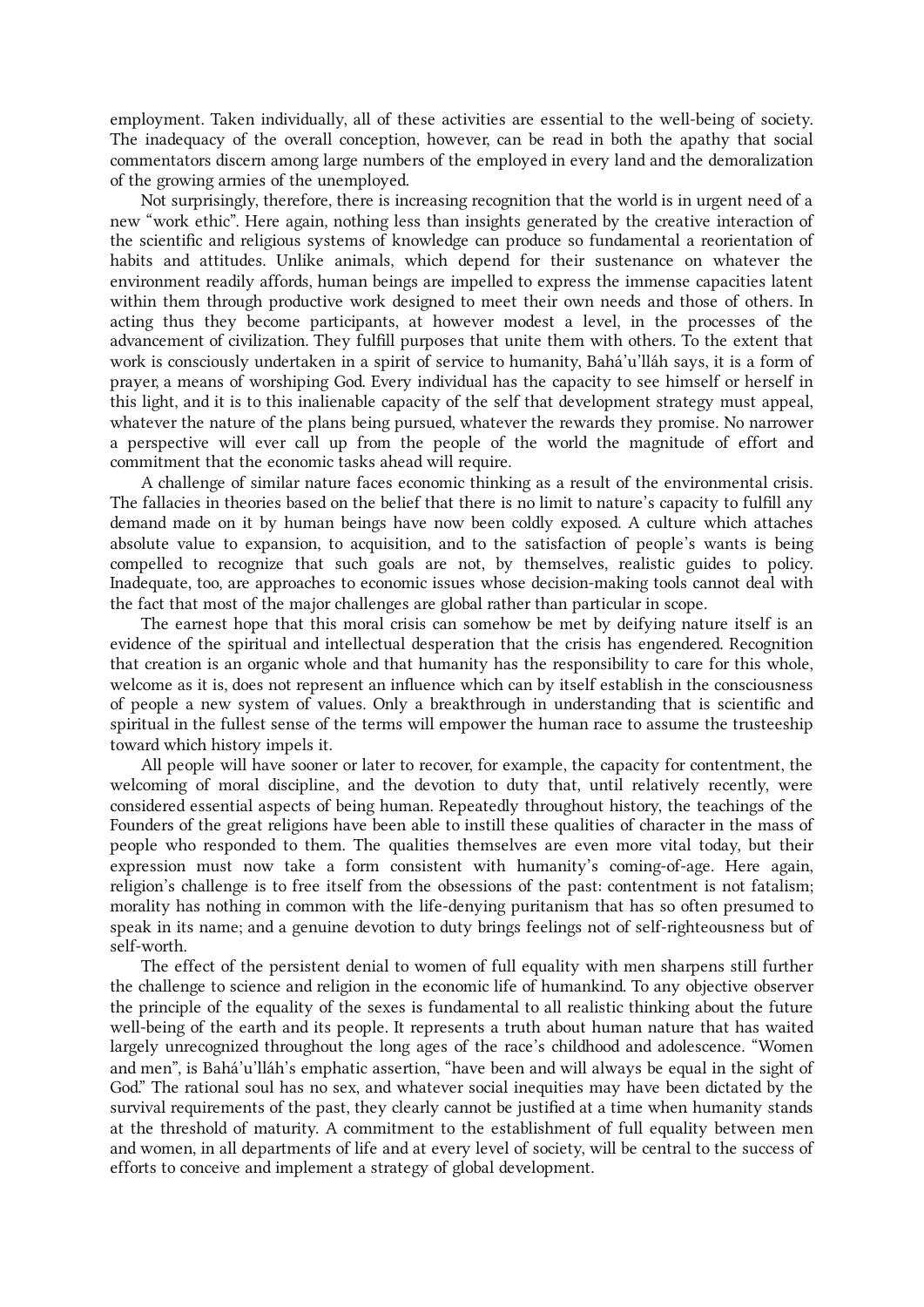Indeed, in an important sense, progress in this area will itself be a measure of the success of any development program. Given the vital role of economic activity in the advancement of civilization, visible evidence of the pace at which development is progressing will be the extent to which women gain access to all avenues of economic endeavor. The challenge goes beyond ensuring an equitable distribution of opportunity, important as that is. It calls for a fundamental rethinking of economic issues in a manner that will invite the full participation of a range of human experience and insight hitherto largely excluded from the discourse. The classical economic models of impersonal markets in which human beings act as autonomous makers of self-regarding choices will not serve the needs of a world motivated by ideals of unity and justice. Society will find itself increasingly challenged to develop new economic models shaped by insights that arise from a sympathetic understanding of shared experience, from viewing human beings in relation to others, and from a recognition of the centrality to social well-being of the role of the family and the community. Such an intellectual breakthrough—strongly altruistic rather than self-centered in focus—must draw heavily on both the spiritual and scientific sensibilities of the race, and millenia of experience have prepared women to make crucial contributions to the common effort.

## VI

To contemplate a transformation of society on this scale is to raise both the question of the power that can be harnessed to accomplish it and the issue inextricably linked to it, the authority to exercise that power. As with all other implications of the accelerating integration of the planet and its people, both of these familiar terms stand in urgent need of redefinition.

Throughout history—and despite theologically or ideologically inspired assurances to the contrary—power has been largely interpreted as advantage enjoyed by persons or groups. Often, indeed, it has been expressed simply in terms of means to be used against others. This interpretation of power has become an inherent feature of the culture of division and conflict that has characterized the human race during the past several millenia, regardless of the social, religious, or political orientations that have enjoyed ascendancy in given ages, in given parts of the world. In general, power has been an attribute of individuals, factions, peoples, classes, and nations. It has been an attribute especially associated with men rather than women. Its chief effect has been to confer on its beneficiaries the ability to acquire, to surpass, to dominate, to resist, to win.

The resulting historical processes have been responsible for both ruinous setbacks in human well-being and extraordinary advances in civilization. To appreciate the benefits is to acknowledge also the setbacks, as well as the clear limitations of the behavioral patterns that have produced both. Habits and attitudes related to the use of power which emerged during the long ages of humanity's infancy and adolescence have reached the outer limits of their effectiveness. Today, in an era most of whose pressing problems are global in nature, persistence in the idea that power means advantage for various segments of the human family is profoundly mistaken in theory and of no practical service to the social and economic development of the planet. Those who still adhere to it—and who could in earlier eras have felt confident in such adherence—now find their plans enmeshed in inexplicable frustrations and hindrances. In its traditional, competitive expression, power is as irrelevant to the needs of humanity's future as would be the technologies of railway locomotion to the task of lifting space satellites into orbits around the earth.

The analogy is more than a little apt. The human race is being urged by the requirements of its own maturation to free itself from its inherited understanding and use of power. That it can do so is demonstrated by the fact that, although dominated by the traditional conception, humanity has always been able to conceive of power in other forms critical to its hopes. History provides ample evidence that, however intermittently and ineptly, people of every background, throughout the ages, have tapped a wide range of creative resources within themselves. The most obvious example, perhaps, has been the power of truth itself, an agent of change associated with some of the greatest advances in the philosophical, religious, artistic, and scientific experience of the race. Force of character represents yet another means of mobilizing immense human response, as does the influence of example, whether in the lives of individual human beings or in human societies.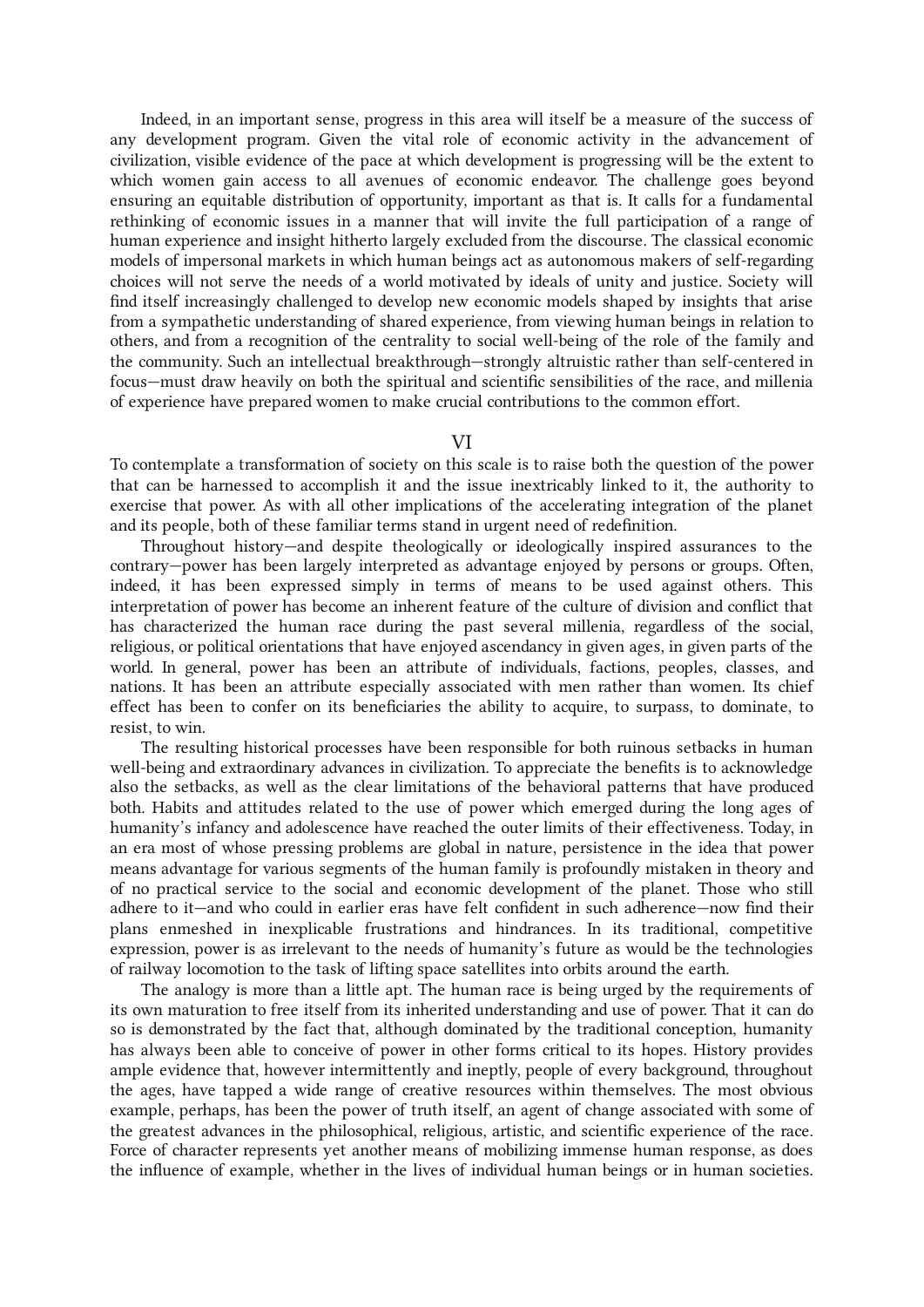Almost wholly unappreciated is the magnitude of the force that will be generated by the achievement of unity, an influence "so powerful", in Bahá'u'lláh's words, "that it can illuminate the whole Earth."

The institutions of society will succeed in eliciting and directing the potentialities latent in the consciousness of the world's peoples to the extent that the exercise of authority is governed by principles that are in harmony with the evolving interests of a rapidly maturing human race. Such principles include the obligation of those in authority to win the confidence, respect, and genuine support of those whose actions they seek to govern; to consult openly and to the fullest extent possible with all whose interests are affected by decisions being arrived at; to assess in an objective manner both the real needs and the aspirations of the communities they serve; to benefit from scientific and moral advancement in order to make appropriate use of the community's resources, including the energies of its members. No single principle of effective authority is so important as giving priority to building and maintaining unity among the members of a society and the members of its administrative institutions. Reference has already been made to the intimately associated issue of commitment to the search for justice in all matters.

Clearly, such principles can operate only within a culture that is essentially democratic in spirit and method. To say this, however, is not to endorse the ideology of partisanship that has everywhere boldly assumed democracy's name and which, despite impressive contributions to human progress in the past, today finds itself mired in the cynicism, apathy, and corruption to which it has given rise. In selecting those who are to take collective decisions on its behalf, society does not need and is not well served by the political theater of nominations, candidature, electioneering, and solicitation. It lies within the capacity of all people, as they become progressively educated and convinced that their real development interests are being served by programs proposed to them, to adopt electoral procedures that will gradually refine the selection of their decision-making bodies.

As the integration of humanity gains momentum, those who are thus selected will increasingly have to see all their efforts in a global perspective. Not only at the national, but also at the local level, the elected governors of human affairs should, in Bahá'u'lláh's view, consider themselves responsible for the welfare of all of humankind.

#### VII

The task of creating a global development strategy that will accelerate humanity's coming-of-age constitutes a challenge to reshape fundamentally all the institutions of society. The protagonists to whom the challenge addresses itself are all of the inhabitants of the planet: the generality of humankind, members of governing institutions at all levels, persons serving in agencies of international coordination, scientists and social thinkers, all those endowed with artistic talents or with access to the media of communication, and leaders of nongovernmental organizations. The response called for must base itself on an unconditioned recognition of the oneness of humankind, a commitment to the establishment of justice as the organizing principle of society, and a determination to exploit to their utmost the possibilities that a systematic dialogue between the scientific and religious genius of the race can bring to the building of human capacity. The enterprise requires a radical rethinking of most of the concepts and assumptions currently governing social and economic life. It must be wedded, as well, to a conviction that, however long the process and whatever setbacks may be encountered, the governance of human affairs can be conducted along lines that serve humanity's real needs.

Only if humanity's collective childhood has indeed come to an end and the age of its adulthood is dawning does such a prospect represent more than another utopian mirage. To imagine that an effort of the magnitude envisioned here can be summoned up by despondent and mutually antagonistic peoples and nations runs counter to the whole of received wisdom. Only if, as Bahá'u'lláh asserts to be the case, the course of social evolution has arrived at one of those decisive turning points through which all of the phenomena of existence are impelled suddenly forward into new stages of their development, can such a possibility be conceived. A profound conviction that just so great a transformation in human consciousness is underway has inspired